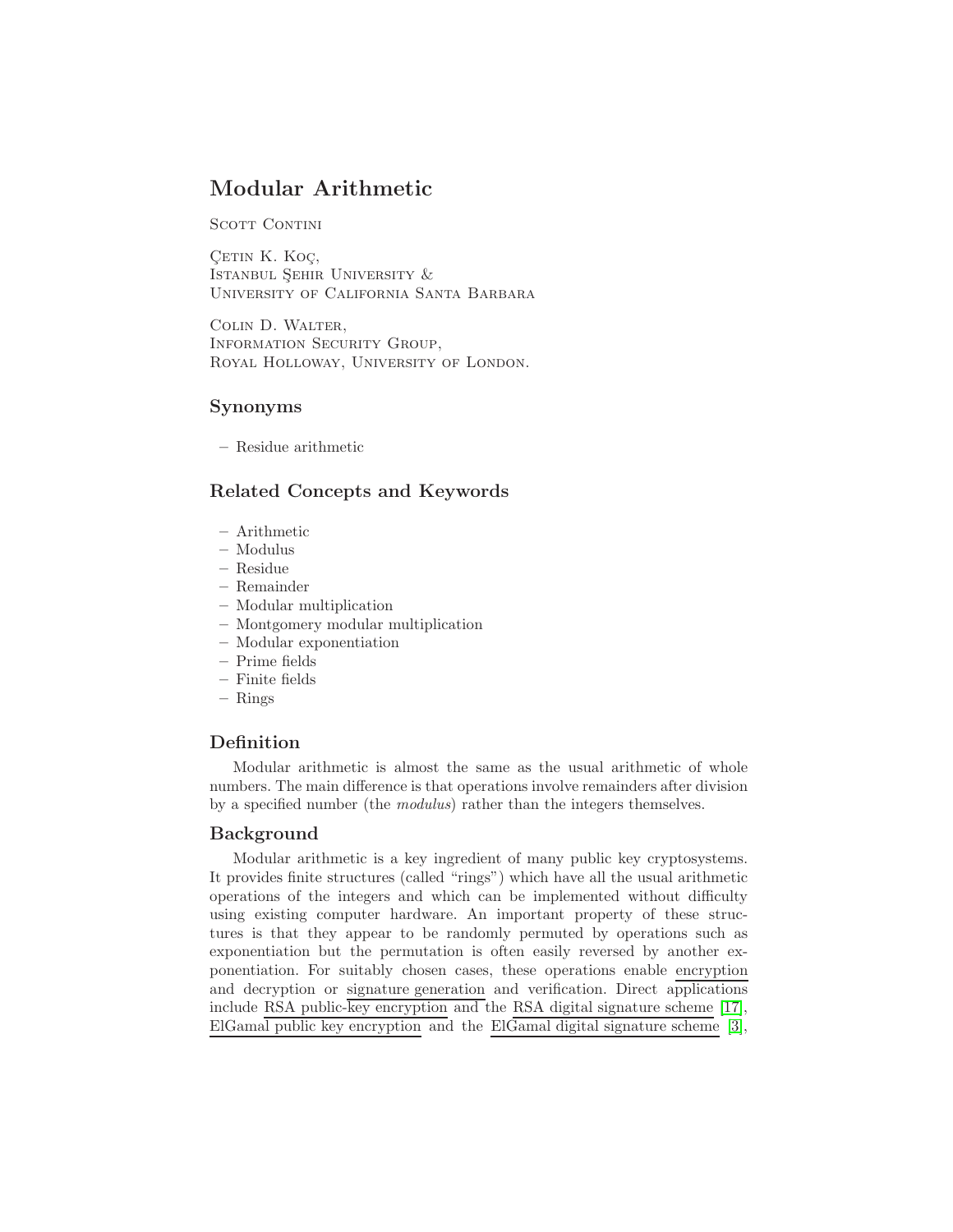the Fiat-Shamir signature scheme [\[4\]](#page-5-1), the Schnorr Identification Protocol [\[18\]](#page-6-1), and Diffie-Hellman key agreement [\[2\]](#page-5-2).

Modular arithmetic is also used to construct finite fields and in tests during prime generation [\[7\]](#page-6-2) (see also probabilistic primality test). Several copies of the modular structures form higher dimensional objects in which lines, planes and curves can be constructed. These can be used to perform elliptic curve cryptography (ECC) [\[12](#page-6-3)[,6\]](#page-5-3) and to construct threshold schemes [\[19\]](#page-6-4). Additionally, modular arithmetic is used in some hash functions and symmetric key primitives. In many such cases, the modulus is implied by the computer word size, but other times the modulus is explicitly stated.

## Theory

#### Introduction

There are many examples of modular arithmetic in everyday life. It is applicable to almost any measurement of a repeated, circular or cyclic process. Clock time is a typical example: seconds range from 0 to 59 and just keep repeating, hours run from 0 to 11 (or 23) and also keep repeating, days run from Sunday (0, say) to Saturday (6, say). These are examples of arithmetic modulo 60, 12 (or 24) and 7 respectively. Measuring angles in degrees uses arithmetic modulo 360.

To understand arithmetic in modulus  $N$ , imagine a line of length  $N$  units, where the whole number points  $0, \ldots, N-1$  are labelled. Now connect the two end points of the line so that it forms a circle of circumference  $N$ . Performing modular arithmetic with respect to  $modulus N$  is equivalent to arithmetic with the marked units on this circle.



<span id="page-1-0"></span>Fig. 1. Geometric view of arithmetic modulo 12.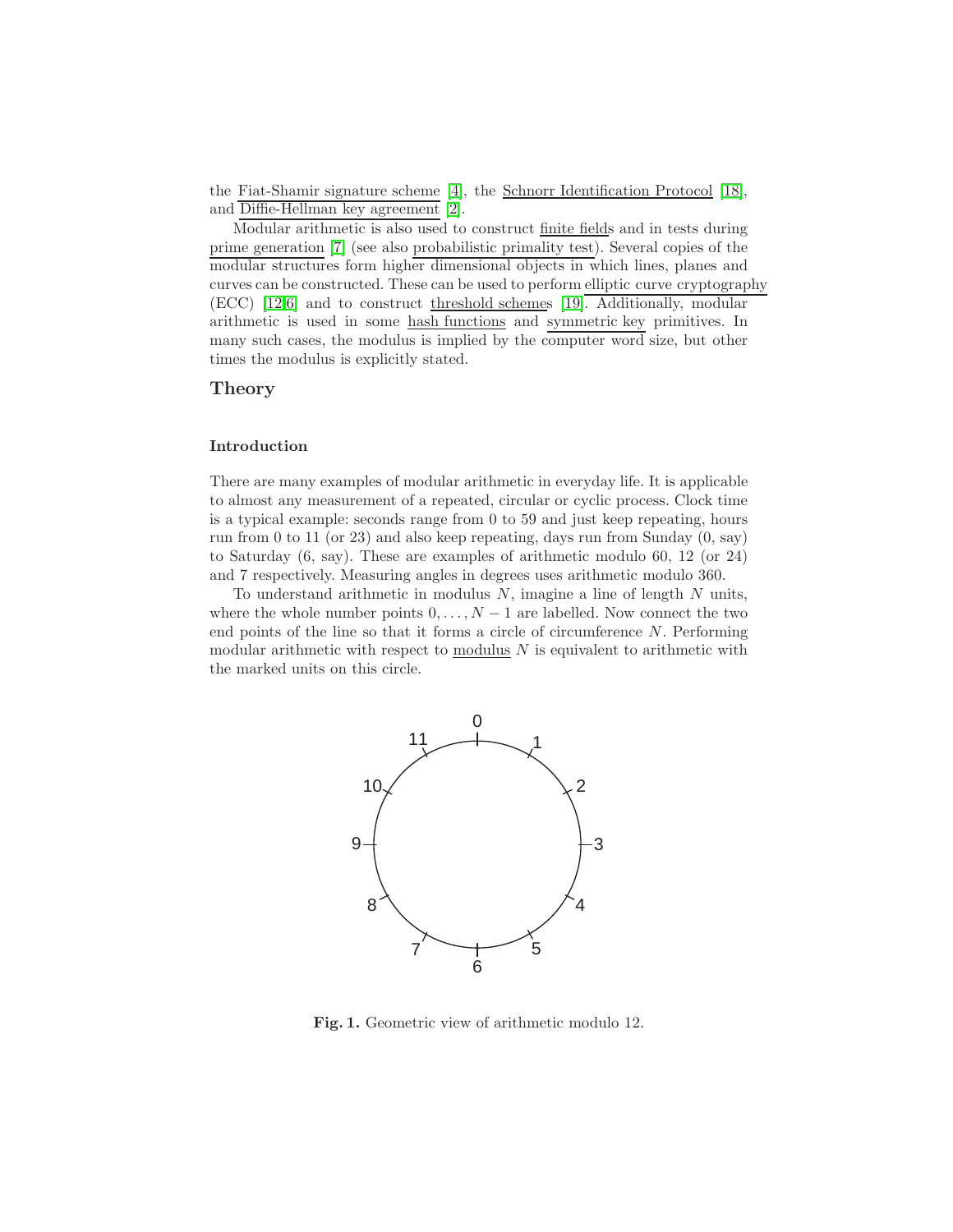An example for  $N = 12$  is shown in Figure [1.](#page-1-0) If one starts at number 0 and moves 14 units forward, the number 2 is reached. This is written  $14 = 2 \pmod{12}$ . Similarly, one can walk backwards 15 units from 0 and end up at 9. Hence,  $-15 = 9 \pmod{12}$ . In this arithmetic every 12 is discarded. Equivalently, for any two numbers A and B such that  $A = B \pmod{12}$ , 12 divides the difference  $A - B$ 

Modular addition is the same as addition of units on this circle. For example, if  $N = 12$  and the numbers 10 and 4 are added on this circle, the result is 2. This is because if one starts at position 10 and moves ahead 4 units, position 2 is reached. So four hours after 10 o'clock is 2 o'clock. This is written  $10 + 4 = 2 \pmod{12}$ . The result is the remainder (or "residue") after division by 12, *i.e.*,  $10 + 4 = 14$ becomes 14−12, namely 2.

The notation for modular arithmetic is almost identical to that for ordinary (integer) arithmetic. The main difference is that most expressions and equations specify the modulus. Thus,

#### $14 = 2 \pmod{12}$

states that 14 and 2 represent the same element in a set which is called the ring of residues mod 12. When the modulus is clear, it may be omitted, as in

## $14 \equiv 2$

The different symbol  $\equiv$  is needed because 14 and 2 are not equal as integers. The equation (or "congruence") is read as "14 is congruent to 2". All the integers in the set  $\{..., -22, -10, 2, 14, 26, ...\}$  represent the same *residue class* (or *congru*ence class) modulo 12 because they all give the same remainder on division by 12, i.e., the difference between any two of them is a multiple of 12. In general, the numbers A,  $A+N$ ,  $A+2N$ ,  $A+3N$ , ... and  $A-N$ ,  $A-2N$ ,  $A-3N$ , ... are all equivalent modulo N. Normally one works with the least non-negative representative of a class, 2 in this case, because of the convenience of the unique choice when equality is tested, and because it takes up the least space. (Note that some programming languages incorrectly implement the modular reduction of negative numbers by failing to take proper account of the sign. The Microsoft Windows calculator correctly reduces negatives, but gives the greatest non-positive value, namely  $-10$  in our example.)

#### Modular Arithmetic Operations

Addition, subtraction and multiplication are performed in exactly the same way as for integer arithmetic. Strictly speaking, the arithmetic is performed on the residue classes but, in practice, integers are picked from the respective classes and they are worked with instead. Thus,

$$
7 \times 11 + 3 = 80 = 8 \pmod{12}
$$

In the expression on the left, the least non-negative residues have been selected for working with. The result, 80, then requires a modular reduction to obtain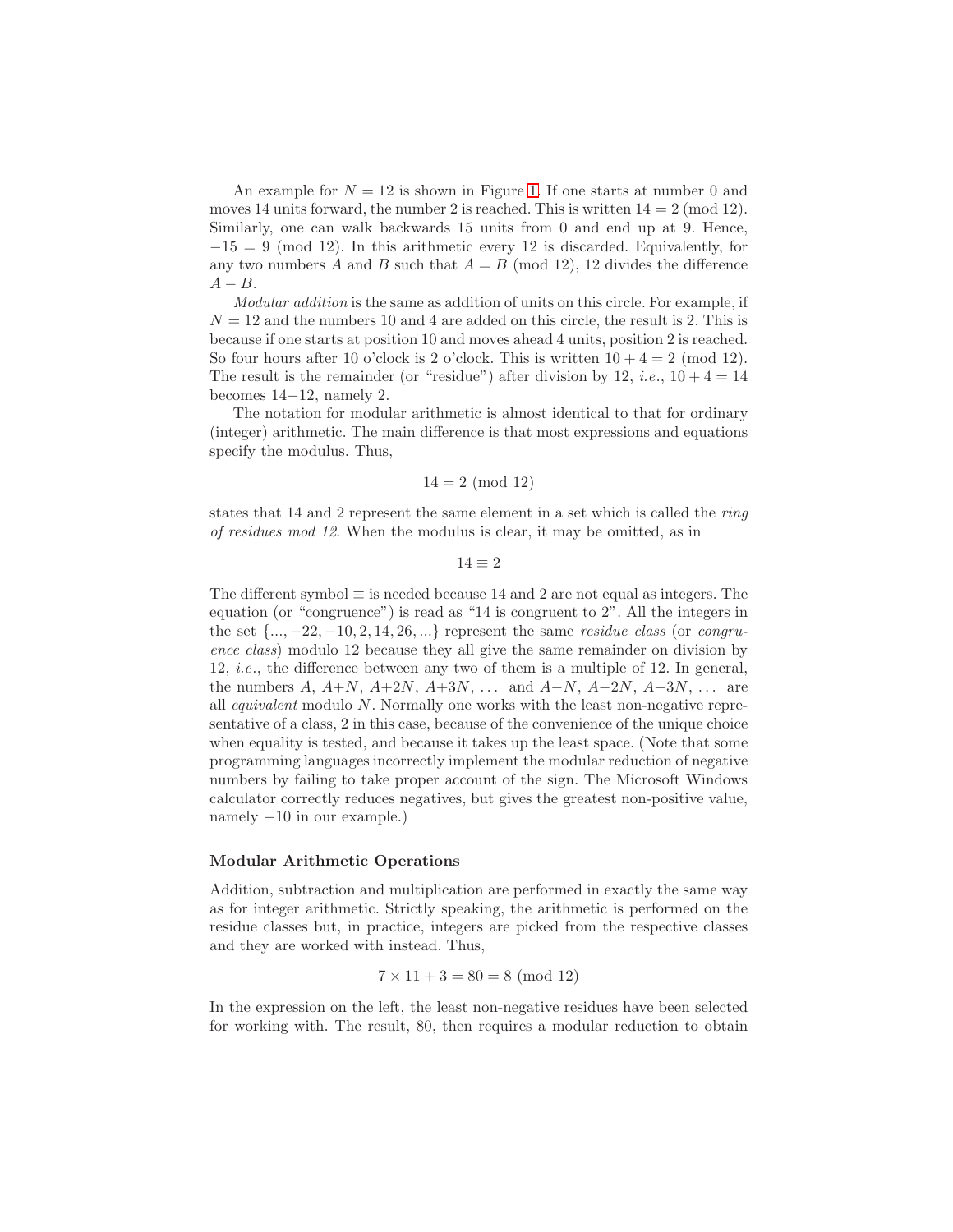a least non-negative residue. Any representatives could be selected to perform the arithmetic. The answer would always differ by at most a multiple of the modulus, and so it would always reduce to the same value.

Hardware usually performs such reductions as frequently as possible in order to stop results from overflowing. Optimising integer arithmetic to perform modular arithmetic is the subject of much research. Modular multiplication is one of the most important areas of value to those implementing cryptographic functions; another is modular exponentiation. Montgomery [\[13\]](#page-6-5) and Barrett [\[1\]](#page-5-4) have created the most widely used methods for modular multiplication (see also Montgomery modular arithmetic and Barrett reduction). Such operations make data-dependent use of power. This makes their use in embedded cryptosystems (e.g. smart cards) susceptible to attack through timing variations [\[8\]](#page-6-6), compromising emanations [\[15\]](#page-6-7) and differential power analysis [\[9\]](#page-6-8) (see also timing attack, RF attack and smartcard tamper resistance). Secure implementation of modular arithmetic is therefore at least as important as efficiency in such systems.

Addition, subtraction and multiplication behave in the same way for residues as for integer arithmetic. The usual identity, commutative and distributive laws hold, so that the set of residue classes form a "ring" in the mathematical sense, denoted  $\mathbb{Z}_N$  for modulus N. Thus,

- $N \equiv 0 \pmod{N}$ .
- $A + 0 \equiv A \pmod{N}$ .
- $1\times A \equiv A \pmod{N}$ .
- if  $A \equiv B \pmod{N}$ , then  $B \equiv A \pmod{N}$ .
- if  $A \equiv B \pmod{N}$  and  $B \equiv C \pmod{N}$ , then  $A \equiv C \pmod{N}$ .
- if  $A \equiv B \pmod{N}$  and  $C \equiv d \pmod{N}$ , then  $A + C \equiv B + d \pmod{N}$ .
- if  $A \equiv B \pmod{N}$  and  $C \equiv d \pmod{N}$ , then  $A \times C \equiv B \times d \pmod{N}$ .
- $A + B \equiv B + A \pmod{N}$ .
- $A \times B \equiv B \times A \pmod{N}$ .
- $A + (B + C) \equiv (A + B) + C \pmod{N}$ .
- $A \times (B \times C) \equiv (A \times B) \times C \pmod{N}$ .
- $A \times (B+C) \equiv (A \times B) + (A \times C) \pmod{N}$ .

However, division is generally a problem unless the modulus is a prime. Since

$$
10 = 2 \times 5 = 2 \times 11 \pmod{12}
$$

it is clear that division by 2 (mod 12) can produce more than one answer; it is not uniquely defined. In fact, division by 2 (mod 12) is not possible in some cases: 2x (mod 12) always gives an even residue, so 3 (mod 12) cannot be divided by 2. It can be shown that division by  $A \pmod{N}$  is always well-defined precisely when A and N share no common factor, *i.e.* when they are co-prime. Thus, division by 7 is possible in modulo 12, but not division by 2 or 3.

If 1 is divided by 7 (mod 12), the result is the multiplicative inverse of 7. Since  $7 \times 7 = 1 \pmod{12}$ , 7 is its own inverse. Following the usual notation of real numbers, this inverse is written 7<sup>−</sup><sup>1</sup> . For large numbers, the extended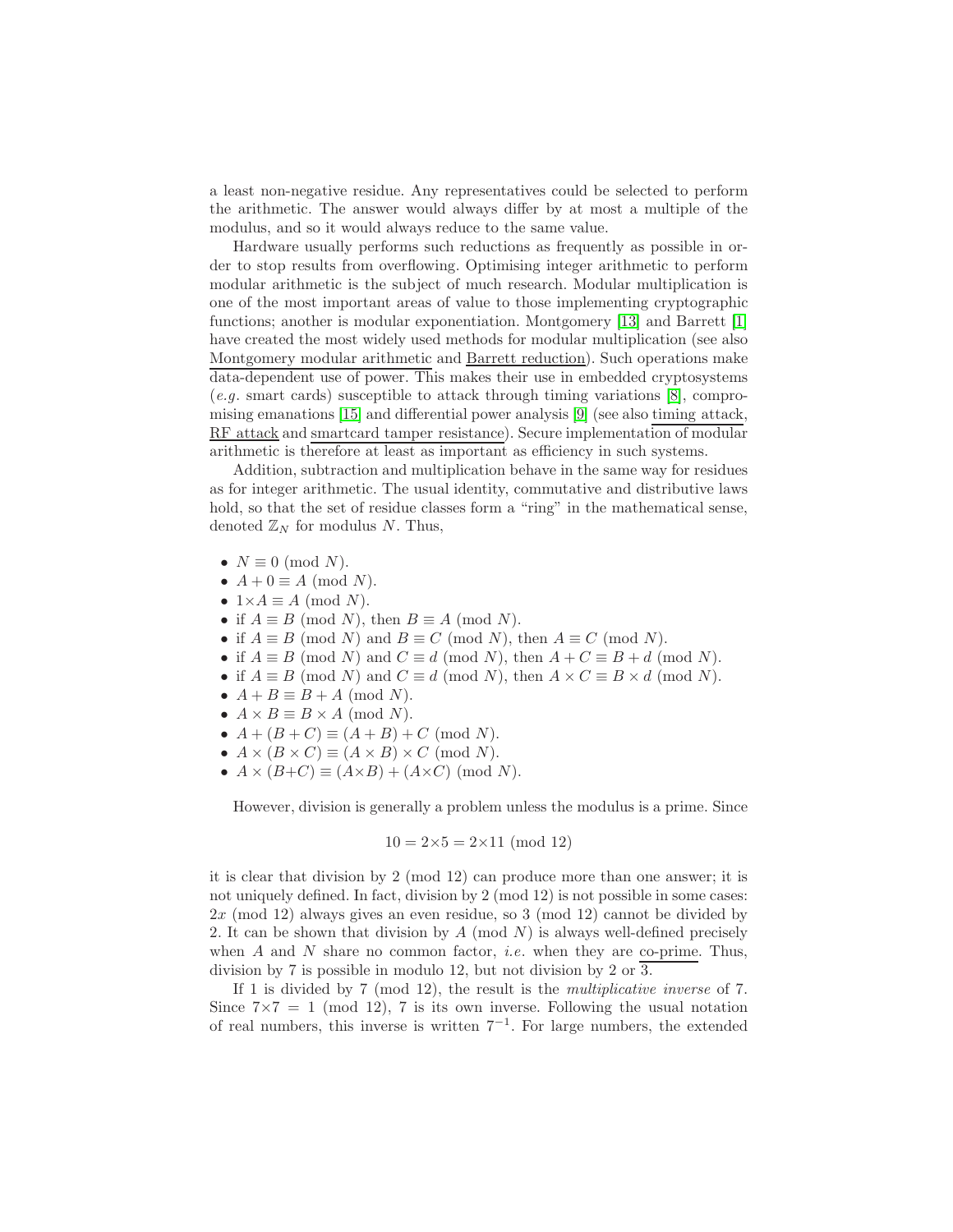Euclidean algorithm [\[5\]](#page-5-5) is used to compute multiplicative inverses. More precisely, to find the inverse of A (mod N), one inputs the pair  $A, N$  into the algorithm, and it outputs X, Y such that  $A \times X + N \times Y = \text{gcd}(A, N)$ , where gcd is the greatest common divisor. If the gcd is  $1$ , then  $X$  is the inverse of A (mod N). Otherwise, no such inverse exists.

Modular exponentiation (see exponentiation algorithms) is the main process in many of the cryptographic applications of this arithmetic. The notation is identical to that for integers and real numbers.  $C^D$  (mod N) is D copies of C all multiplied together and reduced modulo  $N$ . As mentioned, the multiplicative inverse is denoted by an exponent <sup>−</sup><sup>1</sup> . Then the usual power laws, such as  $x^A \times x^B = x^{A+B} \pmod{N}$ , hold in the expected way.

When a composite modulus is involved, say  $N$ , it is often easier to work modulo its factors. Usually a set of co-prime factors of  $N$  is chosen such that the product is  $N$ . Solutions to the problem for each of these factors can then be pieced together into a solution modulo N using the Chinese Remainder Theorem (CRT) [\[14\]](#page-6-9). Implementations of the RSA cryptosystem which store the private key can use CRT to reduce the workload of decryption by a factor of 4.

An interesting aside is that the ring of integers modulo 0, *i.e.*  $\mathbb{Z}_0$ , is just the usual set of whole numbers with its normal operations of addition and multiplication: two whole numbers which belong to the same residue class must differ by a multiple of 0, and so have to be equal.

#### Multiplicative Groups and Euler's  $\phi$  Function

The numbers which are relatively prime to (or just "prime to" for short) the modulus  $N$  have multiplicative inverses, as noted above. So they form a group under multiplication. Consequently, each number  $X$  which is prime to  $N$  has an order mod N which is the smallest positive integer n such that  $X^n = 1 \pmod{N}$ . The Euler phi function  $\phi$  gives the number of elements in this group, and it is a multiple of the order of each element. So  $X^{\phi(N)} = 1 \pmod{N}$  for X prime to N, and, indeed,  $X^{k\phi(N)+1} = X \pmod{N}$  for such X and any k. This last is essentially what is known as Euler's Theorem. As an example,  $\{1, 5, 7, 11\}$  is the set of residues prime to 12. So these form a multiplicative group of order  $\phi(12) = 4$  and  $1^4 = 5^4 = 7^4 = 11^4 = 1 \pmod{12}$ . A special case of this result is Fermat's "little" theorem which states that  $X^{P-1} = 1 \pmod{P}$  for a prime P and integer X which is not divisible by P. These are really the main properties that are used in reducing the cost of exponentiation in cryptosystems and in probabilistic primality testing (see also Miller-Rabin probabilistic primality test) [\[11](#page-6-10)[,16\]](#page-6-11).

When  $N = PQ$  is the product of two distinct primes P and Q,  $\phi(N) =$  $(P-1)(Q-1)$ . RSA encryption on plaintext M is performed with a public exponent E to give ciphertext C defined by  $C = M^E$  (mod N). Illustrating this with  $N = 35$ ,  $M = 17$  and  $E = 5$ , the computation is  $C \equiv 17^5 \equiv (17^2)^2 \times 17 \equiv$  $289^2 \times 17 \equiv 9^2 \times 17 \equiv 81 \times 17 \equiv 11 \times 17 \equiv 187 \equiv 12 \pmod{35}$ . The private decryption exponent D must have the property that  $M = C^D$  (mod N), *i.e.*,  $M^{DE} =$ M (mod N). From the above, the value of D must satisfy  $DE = k\phi(N)+1$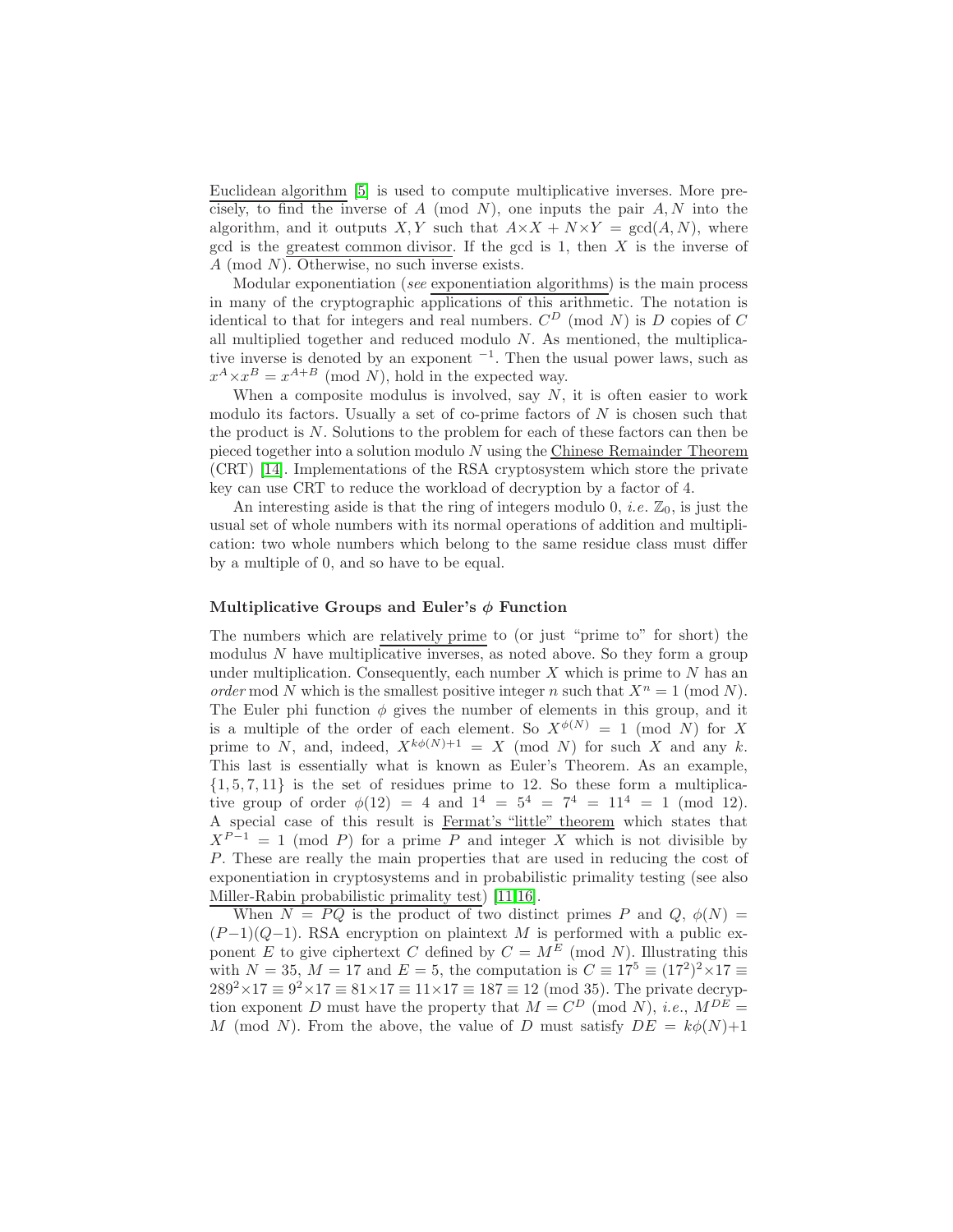for some k, i.e., D is a solution to  $DE \equiv 1 \mod (P-1)(Q-1)$ . A solution is obtained using the Euclidean algorithm [\[5\]](#page-5-5). For the example,  $D = 5$  since  $\phi(35) = 24$  and  $DE \equiv 5 \times 5 \equiv 1 \pmod{24}$ . So  $M \equiv 12^5 \equiv (12^2)^2 \times 12 \equiv 144^2 \times 12$  $\equiv 4^2 \times 12 \equiv 192 \equiv 17 \pmod{35}$ , as expected. RSA chooses moduli which are products of two (large) primes so that decryption works also for texts which are not prime to the modulus. A nice exercise for the reader is to prove that this is really true. CRT is useful in the proof.

## Prime Fields

When the modulus is a prime  $P$ , every residue except 0 is prime to the modulus. Hence every non-zero number has a multiplicative inverse. So residues mod P form a field with P elements, written  $\mathbb{F}_P$  or  $GF(P)$ . These prime fields are exam-ples of finite fields [\[10\]](#page-6-12). The smallest such field is  $\mathbb{F}_2$  which contains the two values 0 and 1. Because every non-zero has an inverse, the arithmetic of these fields is similar in many ways to that of the real numbers and it is possible to perform similar geometric constructions. They already form a very rich source for cryptography, such as Diffie-Hellman key agreement [\[2\]](#page-5-2) and elliptic curve cryptography [\[12](#page-6-3)[,6\]](#page-5-3), and will undoubtedly form the basis for many more cryptographic primitives in the future.

# Recommended Reading

- <span id="page-5-4"></span>[1] P. Barrett, "Implementing the Rivest Shamir and Adleman Public Key Encryption Algorithm on a Standard Digital Signal Processor", Advances in  $Cryptology - CRYPTO '86, A. M. Odlyzko (ed), Lecture Notes in Computer$ Science 263, pp. 311–323, Springer Verlag, 1987.
	- <http://www.springerlink.com/content/c4f3rqbt5dxxyad4/>
- <span id="page-5-2"></span>[2] W. Diffie and M. E. Hellman, "New Directions in Cryptography", IEEE Transactions on Information Theory 22(6), pp. 644–654, November 1976. <http://citeseer.ist.psu.edu/diffie76new.html>
- <span id="page-5-0"></span>[3] T. ElGamal, "A Public-Key Cryptosystem and a Signature Scheme Based on Discrete Logarithms", IEEE Transactions on Information Theory 31(4), pp. 469–472, July 1985.
	- [http://ieeexplore.ieee.org/xpl/freeabs\\_all.jsp?arnumber=1057074](http://ieeexplore.ieee.org/xpl/freeabs_all.jsp?arnumber=1057074)
- <span id="page-5-1"></span>[4] A. Fiat and A. Shamir, "How To Prove Yourself: Practical Solutions to Identification and Signature Problems",  $Advances$  in Cryptology – CRYPTO '86, A. M. Odlyzko (ed), Lecture Notes in Computer Science 263, pp. 186–194, Springer Verlag, 1987.
	- <http://citeseerx.ist.psu.edu/viewdoc/summary?doi=10.1.1.13.8796>
- <span id="page-5-5"></span>[5] D. E. Knuth, The Art of Computer Programming, Volume 2, Seminumerical Algorithms, Addison-Wesley, Third edition, 1998. ISBN 0-201-89684-2.

<http://www.informit.com/title/0201896842>

<span id="page-5-3"></span>[6] N. Koblitz, "Elliptic Curve Cryptosystems", Mathematics of Computation 48(177), pp. 203–209, January 1987. <http://www.jstor.org/pss/2007884>